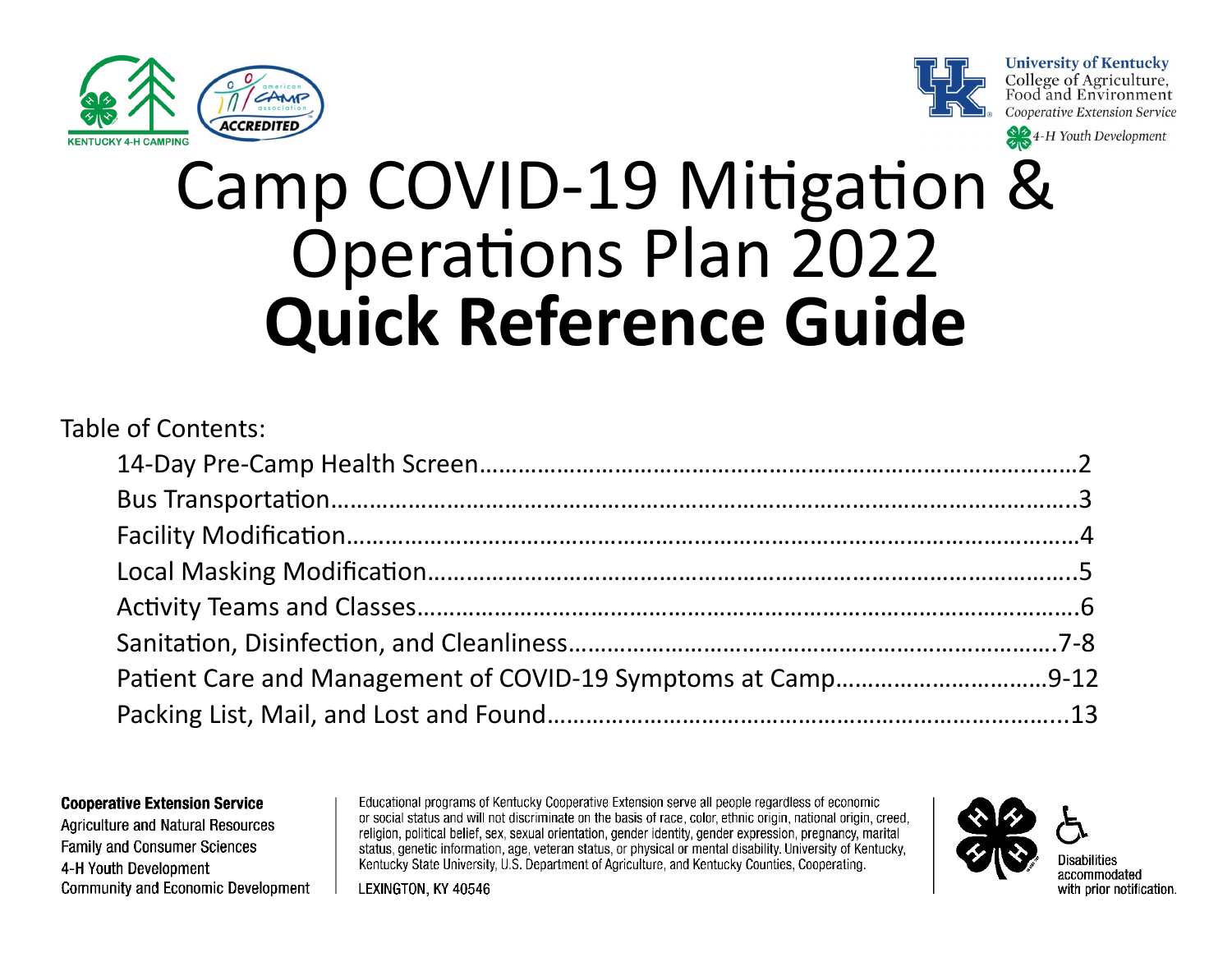



# 14-Day Pre-Camp Health Screen Form (MOP, 2022, p. 5)

- Prior to the arrival/check-in of a camp session, all campers, volunteers, and Extension staff will be required to complete a provided 14-day Pre-Camp Health Screen form (American Camp Association Field Guide for Camps, 2020, p. 16).
- There are two versions of this form. Version A is for minors. Version B is for adult volunteers and Extension staff.
- This form will require participants and camper parents to check their temperature each of the 14 days leading up to arrival day, self-screen for symptoms, and to answer five questions:
- The pre-screening questions will determine if:
	- 1. The individual has not had a fever of 100.4 or higher, or a sense of having a fever in the last 14 days.
	- 2. The individual has not developed any of the listed symptoms in the last 14 days that cannot be attributed to another health condition.
	- 3. In the last 14 days, the individual has not been in contact with an individual who has been ill with respiratory complaints or fever, or who has tested positive for COVID-19.
	- 4. No one in the individual's household has tested positive for COVID-19 in the last 14 days.
	- 5. No one in the individual's household is currently waiting on COVID-19 test results.
- **Extension Staff/Volunteers will collect this form for all camp participants before they load the bus.**
- **A temperature and symptom check must be completed before departing for camp.**
- **Record the individual's temperature on the form under "Camp Check-in".**
- **Agents will keep this form and later scan it to OneDrive with the health forms.**

### **Cooperative Extension Service**

**Agriculture and Natural Resources Family and Consumer Sciences** 4-H Youth Development Community and Economic Development Educational programs of Kentucky Cooperative Extension serve all people regardless of economic or social status and will not discriminate on the basis of race, color, ethnic origin, national origin, creed, religion, political belief, sex, sexual orientation, gender identity, gender expression, pregnancy, marital status, genetic information, age, veteran status, or physical or mental disability. University of Kentucky, Kentucky State University, U.S. Department of Agriculture, and Kentucky Counties, Cooperating.

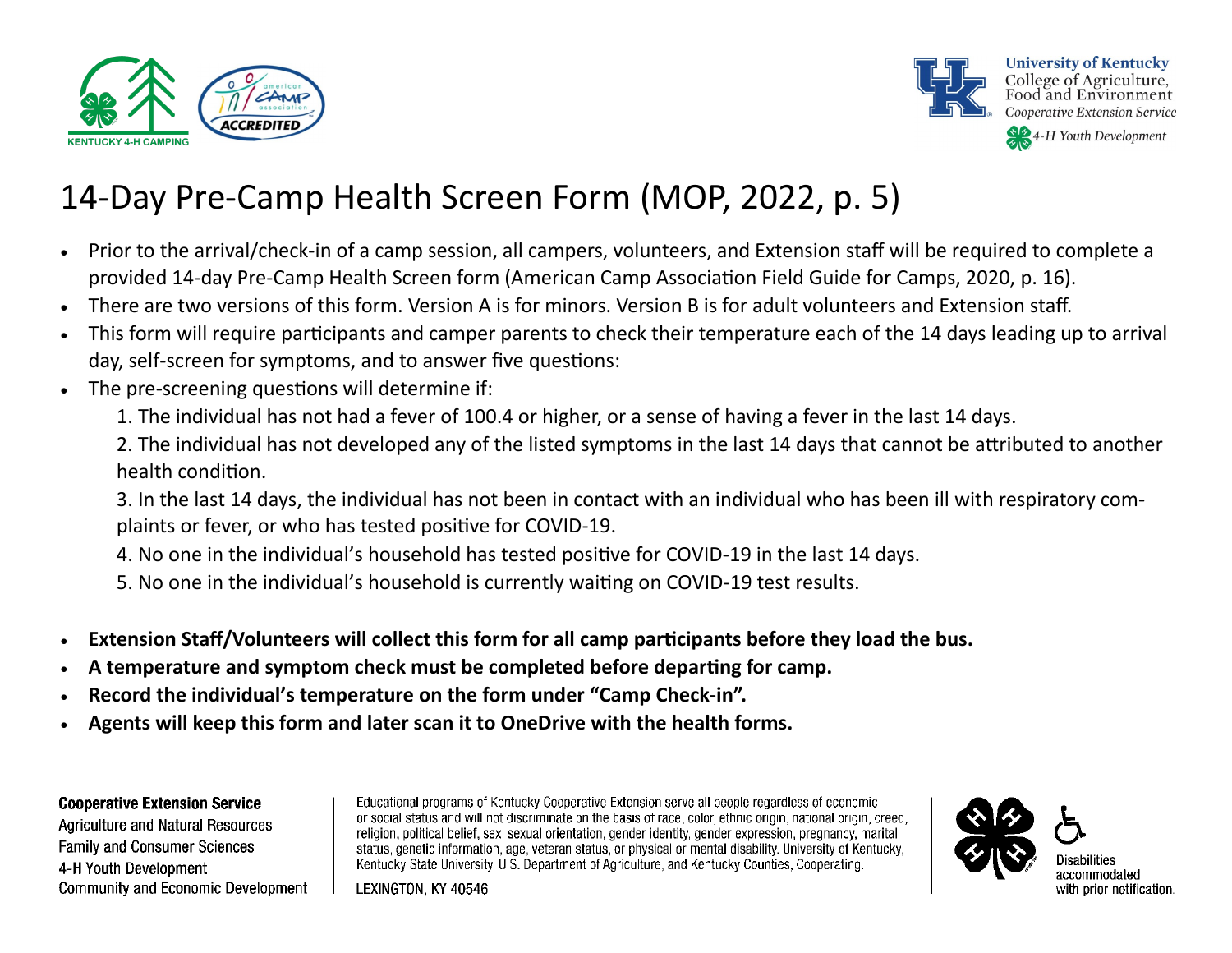



# Check-in/Check-out & Bus Transportation (MOP, 2022, p. 11)

- A modified check-in process will be in place to ensure 6 feet physical distance is maintained between families during the check-in process.
- The camper check-in/check-out process should follow the masking policies for youth under 12 of the county's local public school system.
- Temperature checks and screening (COVID and head lice) will occur upon arrival to the check-in area.
- Volunteers assisting with check-in are required to sanitize hands between interactions with guests and luggage.
- **It is a federal mandate that campers and volunteers will wear masks at all times and follow all safety recommendations while riding the bus** as well as the recommended COVID-19 safety protocols for that school district/bus company. Those may include reduced bus capacity, physical distance, and ambient air flow (windows down or cracked).
- Extension Staff and volunteers will be available to assist campers with their luggage and to provide check-out materials (camper medications, paperwork, etc.). A modified check-out process will be in place to ensure 6 feet physical distance is maintained.

#### **Cooperative Extension Service**

Agriculture and Natural Resources **Family and Consumer Sciences** 4-H Youth Development **Community and Economic Development** 

Educational programs of Kentucky Cooperative Extension serve all people regardless of economic or social status and will not discriminate on the basis of race, color, ethnic origin, national origin, creed, religion, political belief, sex, sexual orientation, gender identity, gender expression, pregnancy, marital status, genetic information, age, veteran status, or physical or mental disability. University of Kentucky, Kentucky State University, U.S. Department of Agriculture, and Kentucky Counties, Cooperating.



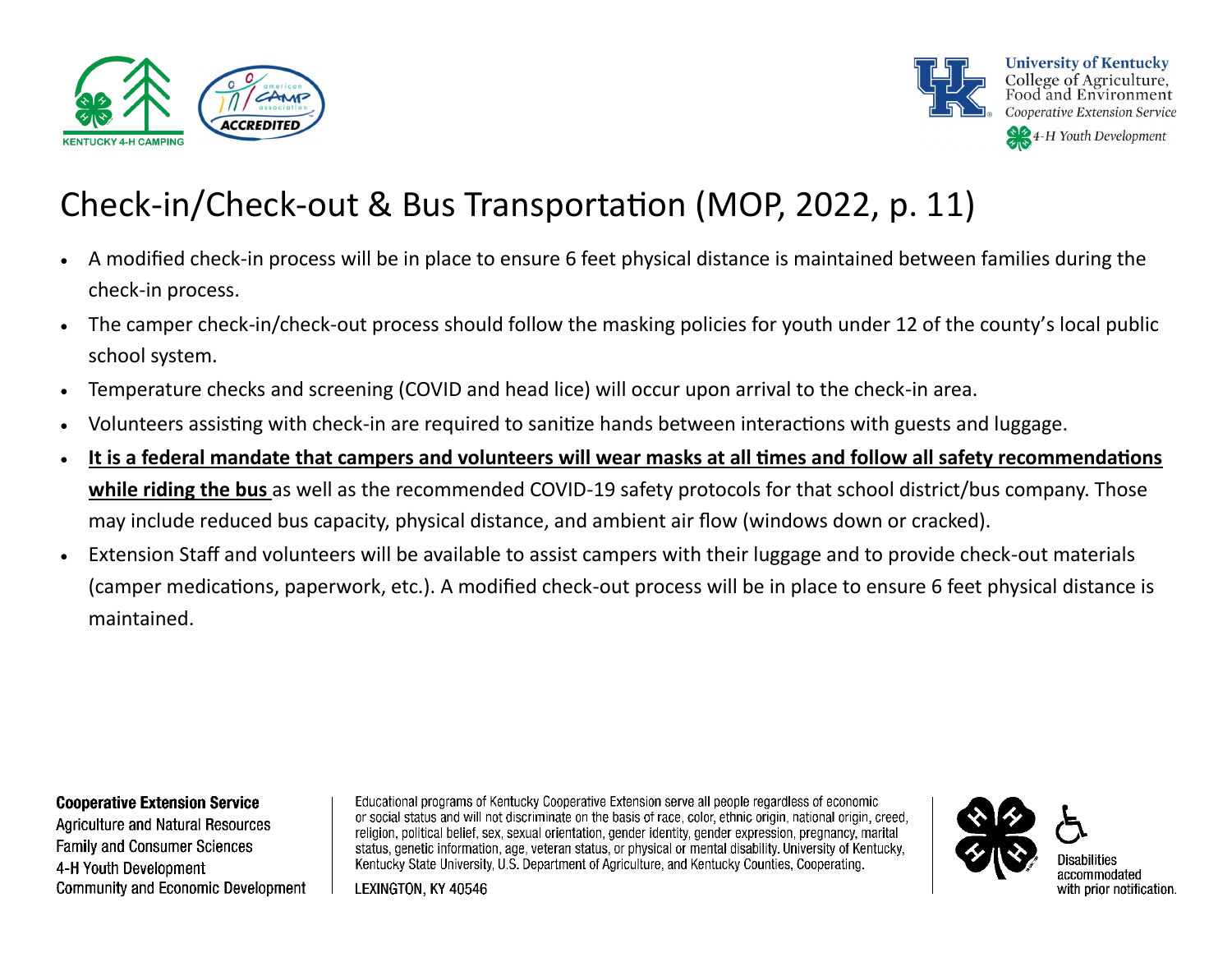



# Facility Modification (MOP, 2022, p. 10)

### • **Cabin Modification**

- Cabins can be occupied at full capacity.
- All bunkbeds will be arranged to allow for 6 feet physical distance between the faces of all habitants. Habitants will be instructed to sleep "head-to-toe" to allow for maximum physical distance.
- Extension Staff may enter cabins to perform inspections.
- Beds may not be shared or sat on by others. Brief, close contact is not considered to be high risk by the Department of Health.
- **Facility Modification** 
	- We have installed hand sanitizing stations at all program and high traffic areas.
	- We have installed MERV-13 filters in buildings that have central AC. (American Camp Association Field Guide for Camps, 2020, p. 28)
	- We have installed ionizers to all mini-split AC units to remove viral and dust particles.
- **Dining Hall Modification** 
	- Participants will eat in the camp dining hall with outside seating available if weather permits. Meals will be scheduled in shifts to prevent overoccupancy of the facilities. Guests will be instructed to sit 3 feet apart, which is consistent with the current *Guidance for COVID-19 Prevention in K-12 Schools*.
- **Restrooms**
	- Facilities will be cleaned and sanitized twice daily.
	- Signage will be posted to support healthy hand-washing practices.

### **Cooperative Extension Service**

**Agriculture and Natural Resources Family and Consumer Sciences** 4-H Youth Development Community and Economic Development

Educational programs of Kentucky Cooperative Extension serve all people regardless of economic or social status and will not discriminate on the basis of race, color, ethnic origin, national origin, creed, religion, political belief, sex, sexual orientation, gender identity, gender expression, pregnancy, marital status, genetic information, age, veteran status, or physical or mental disability. University of Kentucky, Kentucky State University, U.S. Department of Agriculture, and Kentucky Counties, Cooperating.

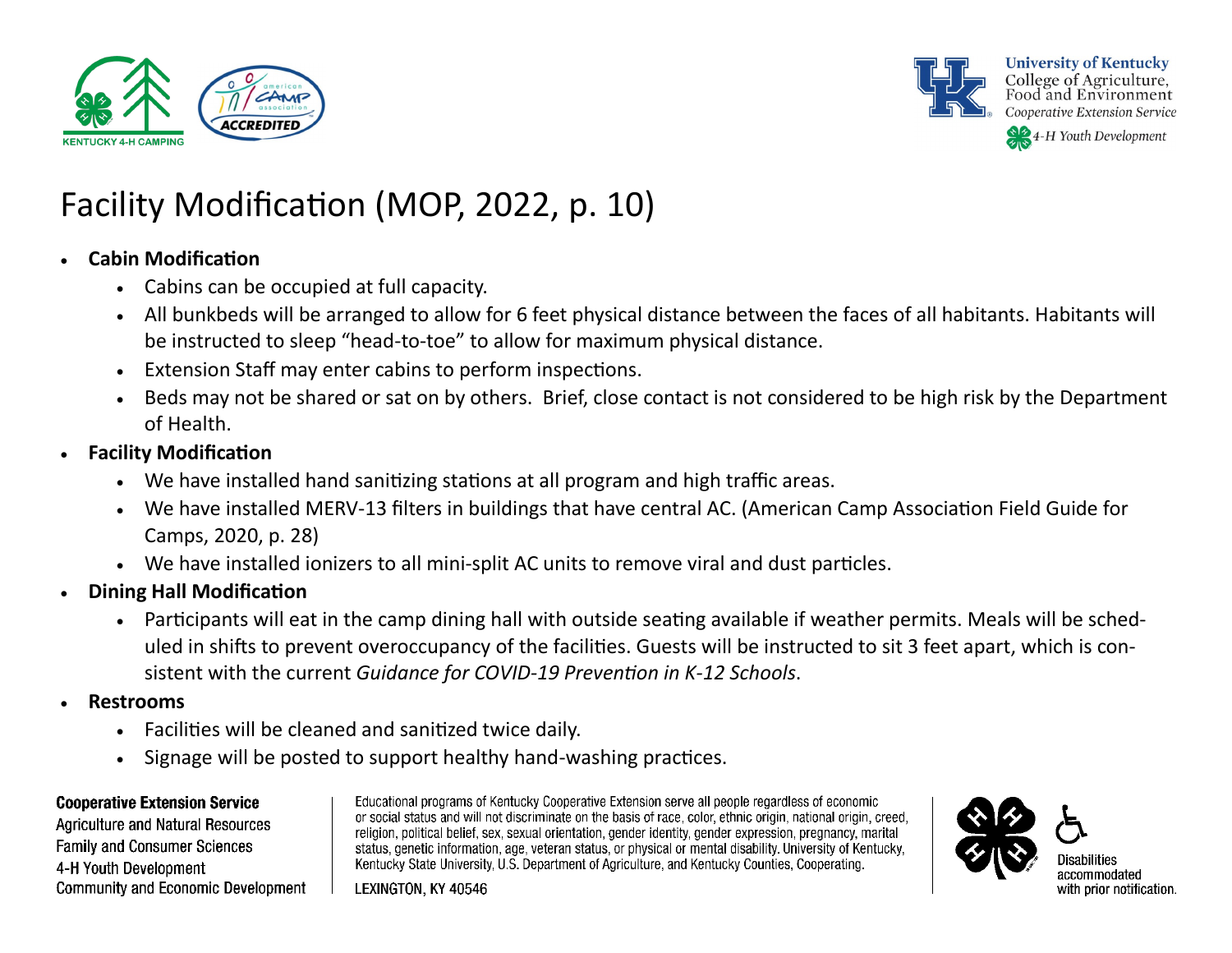



# Local Masking Modifications (MOP, 2022, p. 5)

- State programs, such as 4-H Summer Camp, should follow the masking policies for youth under 12 of the county's local public school system in which the program occurs.
- Therefore, the Kentucky 4-H Camping Program will follow the masking policies in the counties in which they are located:
	- JM Feltner (Laurel)
	- Lake Cumberland (Wayne)
	- North Central (Nicholas)
	- West Kentucky (Hopkins)

**Current mask mandates in the above counties are "OPTIONAL"**

#### **Cooperative Extension Service**

**Agriculture and Natural Resources Family and Consumer Sciences** 4-H Youth Development Community and Economic Development

Educational programs of Kentucky Cooperative Extension serve all people regardless of economic or social status and will not discriminate on the basis of race, color, ethnic origin, national origin, creed, religion, political belief, sex, sexual orientation, gender identity, gender expression, pregnancy, marital status, genetic information, age, veteran status, or physical or mental disability. University of Kentucky, Kentucky State University, U.S. Department of Agriculture, and Kentucky Counties, Cooperating.

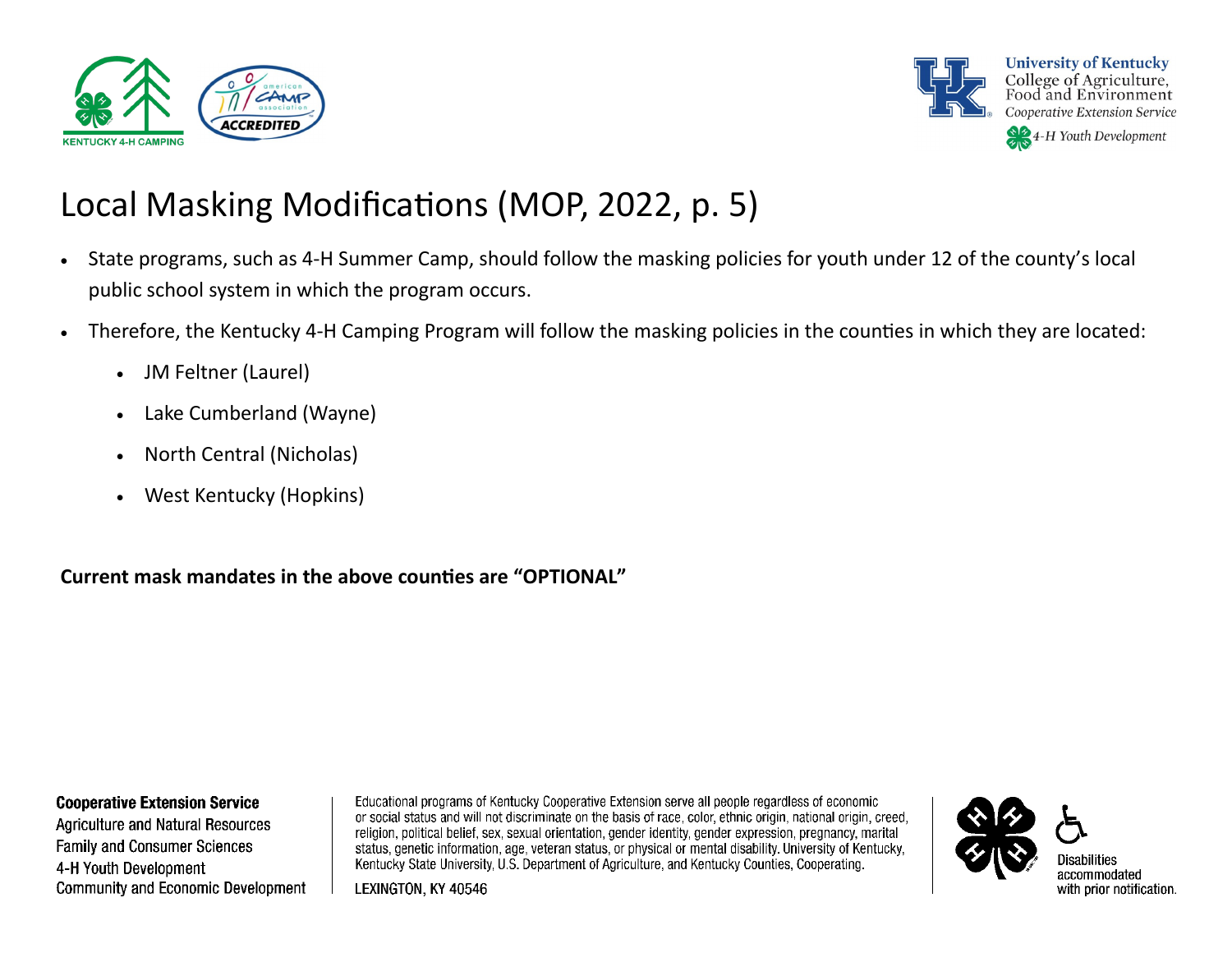



# Activity Teams and Classes (MOP, 2022, p. 10)

- Teams are made up of two to three cabins who travel together for afternoon and evening activities. Campers sign up for their morning classes at most of the camp locations and walk to and from those class areas, freely, during the transition periods.
- Implementing multiple Non-Pharmaceutical Interventions (NPI's) will reduce the risk of viral transmission among the various activity teams and class participants.
	- Spacing of campers will be mandated according to current guidelines for food lines, eating meals, assemblies, and program areas.
	- Campers will wash and/or sanitize their hands before and after each activity.
	- Brief, close contact is not considered to be high risk by the Department of Health.

### **Rainy Days**

- Each team will have a specified area where they will be based if there is a thunderstorm.
- In light rain, activities will proceed as usual as we have done in previous years. We encourage campers to arrive to camp with appropriate rain gear, ponchos, etc.
- In the event of severe weather, we will follow our Emergency Management Plan, providing shelter to all individuals. Disposable masks will be available in all emergency shelters.

### **Large Group Games**

• Field Games, Free Swim, Sally-Down-the Alley, etc. will proceed as in years past.

### **Cooperative Extension Service**

Agriculture and Natural Resources **Family and Consumer Sciences** 4-H Youth Development **Community and Economic Development** 

Educational programs of Kentucky Cooperative Extension serve all people regardless of economic or social status and will not discriminate on the basis of race, color, ethnic origin, national origin, creed, religion, political belief, sex, sexual orientation, gender identity, gender expression, pregnancy, marital status, genetic information, age, veteran status, or physical or mental disability. University of Kentucky, Kentucky State University, U.S. Department of Agriculture, and Kentucky Counties, Cooperating.

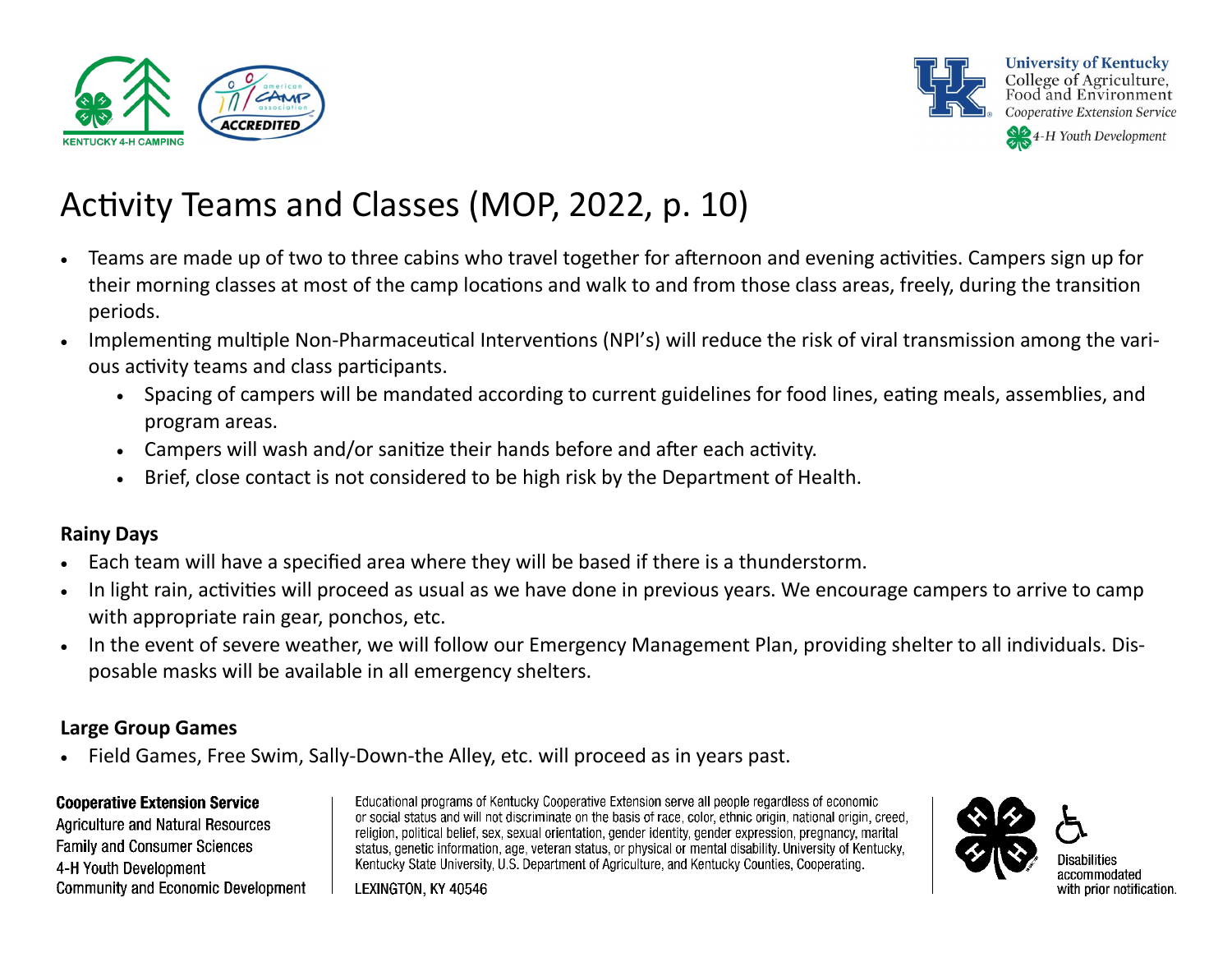



**University of Kentucky** College of Agriculture, Food and Environment Cooperative Extension Service

44-H Youth Development

# Sanitation, Disinfection, and Cleanliness

- **Restroom Facilities (MOP, 2022, p.10)**
	- Facilities will be cleaned and sanitized by housekeeping staff a minimum of two times per day.
	- Housekeeping staff are required to wear gloves when cleaning and sanitizing facilities.
	- Users will wash and/or sanitize their hands when entering and exiting the facilities. Hand sanitizer stations will be provided in all restroom facilities.
	- Signage will be posted to support healthy hand-washing practices.
- **Hand Washing (MOP, 2022, p.11)**
	- Soap and water hand washing stations will be available at high traffic areas around camp and in all restrooms.
	- In addition to frequent hand washing opportunities, hand sanitizer stations will be used as a supplementary step.
	- Hand washing will occur:
		- Before and after every new activity
		- Before/After eating
		- After coughing or sneezing
		- Before/After using the restroom
- **Daily Cleaning and Sanitizing (See American Camp Association - Field Guide for Camps) (MOP, 2022, p.11)**
	- High touch surfaces will be cleaned and sanitized throughout the day. (American Camp Association Field Guide for Camps, 2020, p. 112) This includes railings, doorknobs, bathrooms, etc. Program equipment will be sanitized daily and between user when possible. Hand sanitizer will be provided at all program areas.
	- Restrooms, dining hall, classrooms, and other areas of congregation are scheduled to be cleaned multiple times per day. (American Camp Association Field Guide for Camps, 2020, p. 114)

### **Cooperative Extension Service**

Agriculture and Natural Resources **Family and Consumer Sciences** 4-H Youth Development **Community and Economic Development** 

Educational programs of Kentucky Cooperative Extension serve all people regardless of economic or social status and will not discriminate on the basis of race, color, ethnic origin, national origin, creed, religion, political belief, sex, sexual orientation, gender identity, gender expression, pregnancy, marital status, genetic information, age, veteran status, or physical or mental disability. University of Kentucky, Kentucky State University, U.S. Department of Agriculture, and Kentucky Counties, Cooperating.

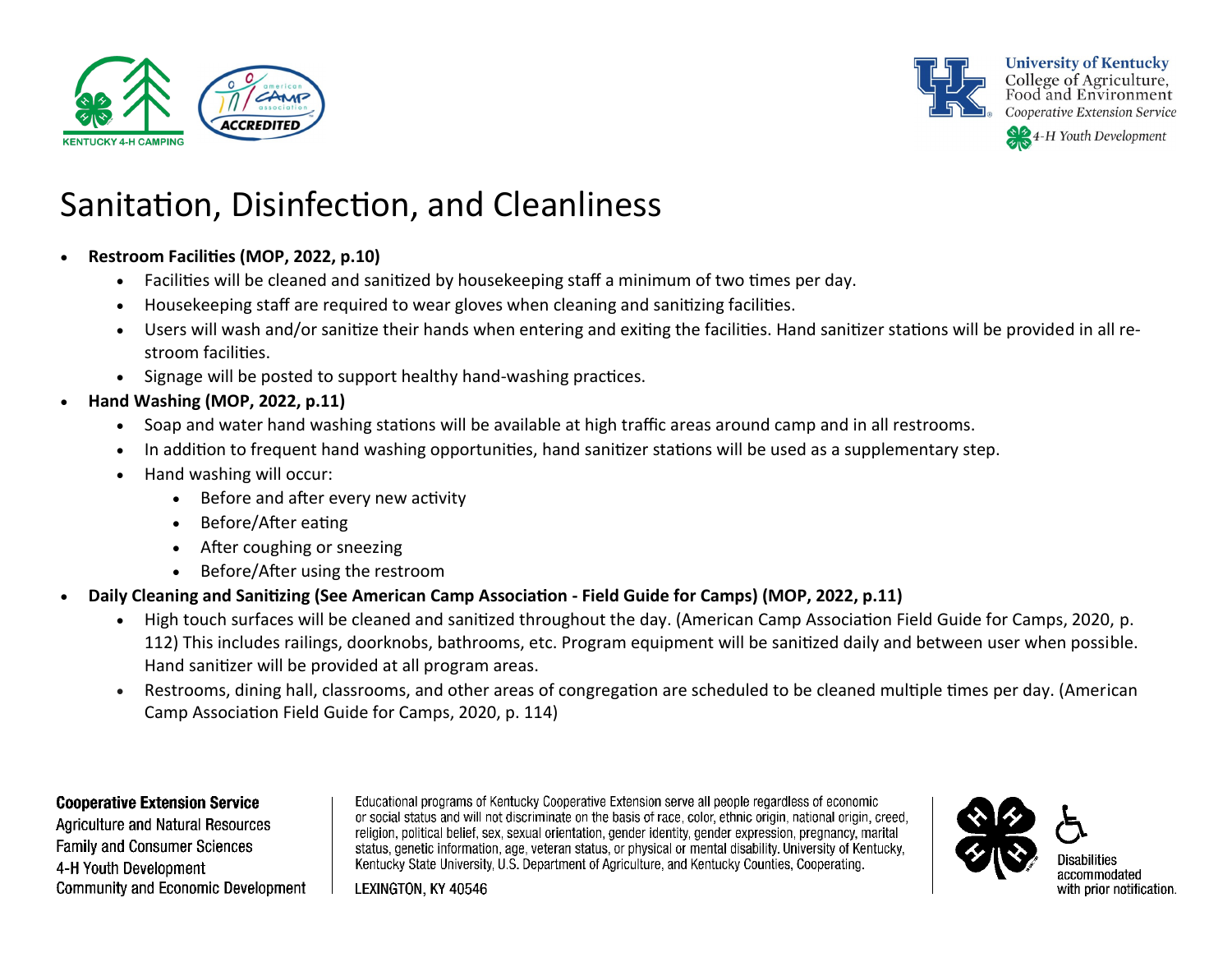



# Sanitation, Disinfection, and Cleanliness (continued)

### • **Classroom Cleaning/Sanitizing (MOP, 2022, p.12)**

- Shared equipment will be sanitized by the supplied wipes or sanitizing solution.
- This includes supplies, equipment, tables, chairs, doorknobs, light switches, sinks, etc. (American Camp Association Field Guide for Camps, 2020, p. 112)
- At the conclusion of the final class, all reusable supplies will be sanitized and left to air-dry by the class instructor.
- **Cabin Cleaning/Sanitizing (MOP, 2022, p.12)**
	- Cleaning and sanitizing supplies are available upon request. Cabins are cleaned and sanitized between camp sessions, by camp staff. All camp participants are encouraged to bring their own personal hand sanitizer to camp.
- **End of Week Packing/Clean-up (MOP, 2022, p.12)**
	- Class leaders will perform a deep clean of their class area, following the procedures listed above.
	- Ensure that all personal belongings are returned to their owner before departing the cabin.
	- Check under bunk beds for any misplaced items.
	- Sweep the floor, look on and under all bunk beds and mattresses for trash and place in the outside trashcan.
	- Camp housekeeping staff will sanitize doorknobs, light switches, mattresses, and bed railings using the supplied wipes or sanitizing solution.

#### **Cooperative Extension Service**

Agriculture and Natural Resources **Family and Consumer Sciences** 4-H Youth Development **Community and Economic Development** 

Educational programs of Kentucky Cooperative Extension serve all people regardless of economic or social status and will not discriminate on the basis of race, color, ethnic origin, national origin, creed, religion, political belief, sex, sexual orientation, gender identity, gender expression, pregnancy, marital status, genetic information, age, veteran status, or physical or mental disability. University of Kentucky, Kentucky State University, U.S. Department of Agriculture, and Kentucky Counties, Cooperating.

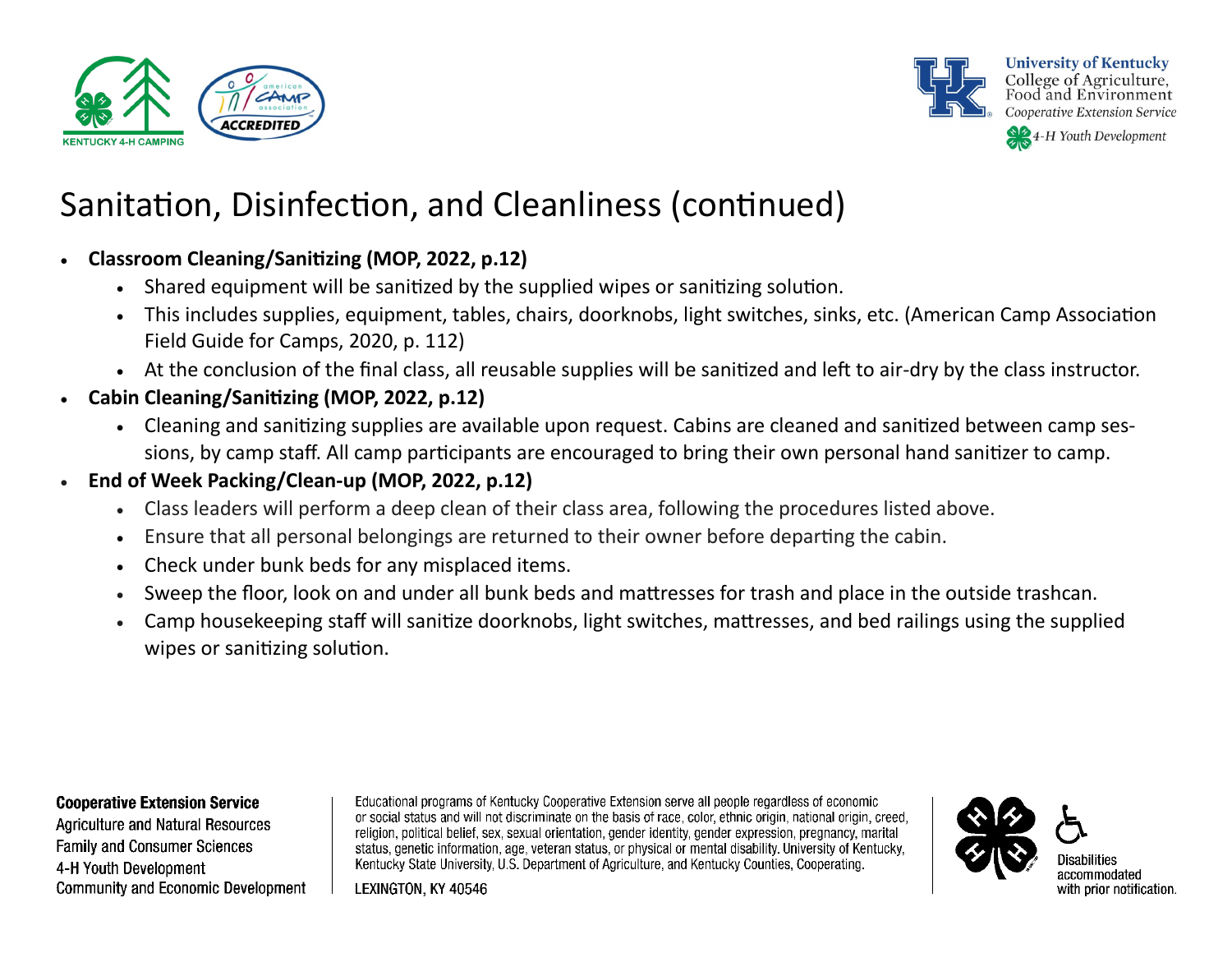



### **Patient care and management for individuals with symptoms suspicious for COVID-19 (MOP, 2022, p.8)**

- The individual will go to the Health Office to visit the Health Care Provider (HCP). Within the Health Office is an isolation room with a restroom.
- The HCP, wearing upgraded personal protective equipment including mask, gloves, gown, and face shield will ask screening questions and take the patient's temperature. If the patient has a temperature of 100.4 or higher or presents any of the symptoms listed as potentially having a COVID-19-like illness, the emergency contact will be notified immediately, and the child will need to be picked up and taken home as soon as possible.
- The HCP and Camp Director will communicate with the County Extension Agent to prepare for contact with the parent or guardian of the individual with suspected COVID-19. Transportation from camp will be the responsibility of the parent or guardian.
- The individual will remain in isolation, under the care of the HCP, until they are picked up. Their belongings will be packed up by cabin leader(s) wearing upgraded personal protective equipment including masks, gloves, gown, and face shield and brought to the Health Office to await departure. The cabin of the affected individual will be cleaned and disinfected by camp staff. (American Camp Association Field Guide for Camps, 2020, p. 113)
- Emergency Medical Services may be called to assess and transport the individual if deemed necessary by the HCP.
- If an individual becomes ill during the middle of the night, they will remain in isolation at the Health Office, under the care of the HCP and Extension Staff, until morning. The departure protocol, as listed above, will then be followed.
- If an individual departs camp for any reason, they may not return for the remainder of the session. This excludes visits to the urgent care but only if they are released to return to camp.

### **Cooperative Extension Service**

Agriculture and Natural Resources **Family and Consumer Sciences** 4-H Youth Development **Community and Economic Development** 

Educational programs of Kentucky Cooperative Extension serve all people regardless of economic or social status and will not discriminate on the basis of race, color, ethnic origin, national origin, creed, religion, political belief, sex, sexual orientation, gender identity, gender expression, pregnancy, marital status, genetic information, age, veteran status, or physical or mental disability. University of Kentucky, Kentucky State University, U.S. Department of Agriculture, and Kentucky Counties, Cooperating.

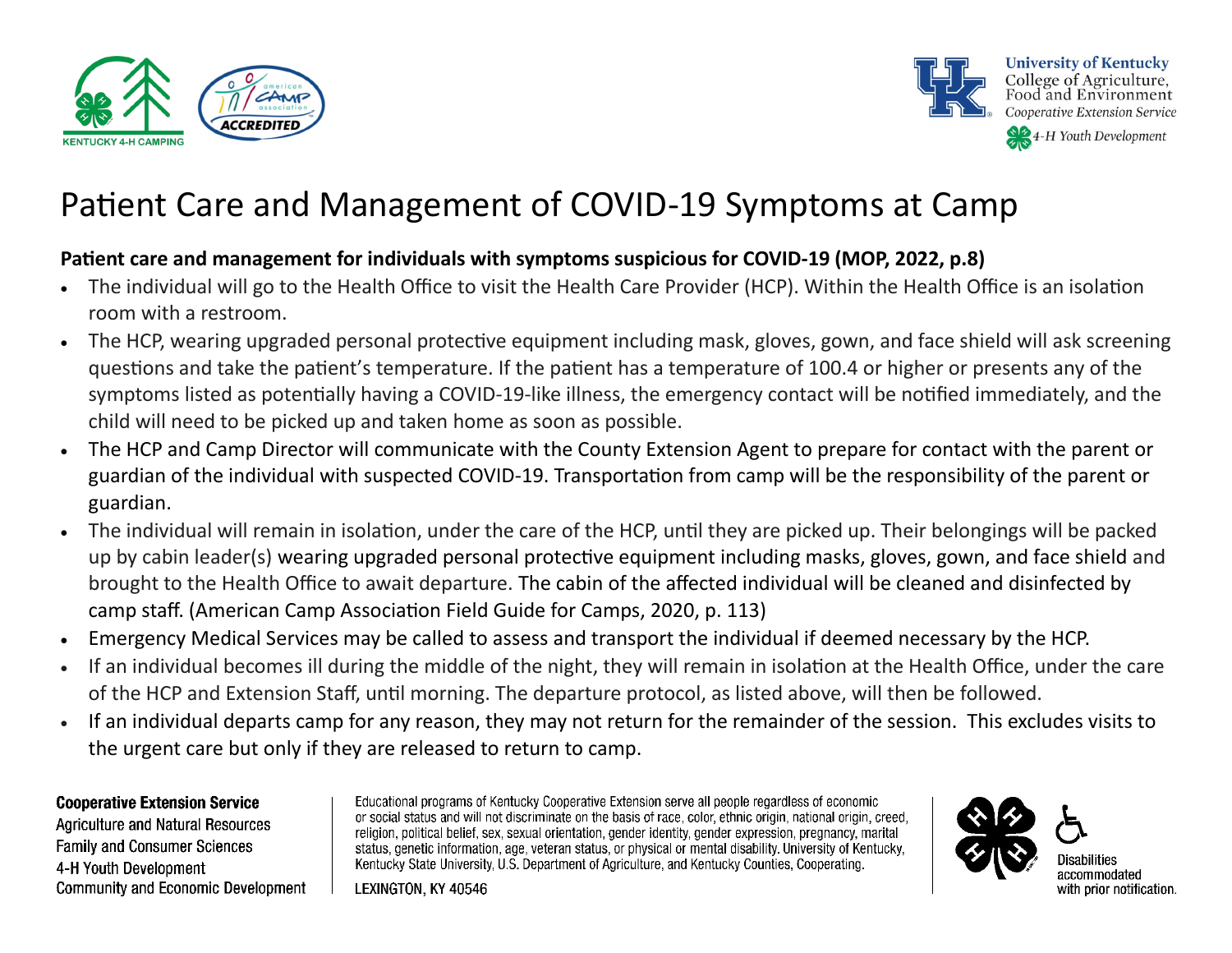



### **Health management for campers in a cabin/team of individual with suspected COVID-19 (MOP, 2022, p. 8-9)**

- Physically distance campers, volunteers, and staff from the person who is displaying symptoms of COVID-19.
- Begin temperature testing of individuals exposed to this person, at minimum, twice daily through the end of the camp session.
- Families of other campers in the cabin will be notified in accordance with public health guidelines. Temperature testing and symptom checks will occur, at minimum, twice daily through the end of the camp session.
- **As we all know, any time we are in the public domain, it is impossible to avoid potential exposures to a host of infectious germs, viruses, and diseases**. Potential exposure does not necessarily mean someone is infectious to others unless the proximity and duration guidelines from the CDC are met or exceeded. The Camp Director will refer to those current standards and provide all Campers, Volunteers, Extension Staff, and Camp Staff current guidance on how to best use appropriate precautions and self-monitor. Like traveling through an airport, grocery store, or other public space, camp participants will be required to use good hygiene and practices.

#### **Cooperative Extension Service**

Agriculture and Natural Resources **Family and Consumer Sciences** 4-H Youth Development **Community and Economic Development** 

Educational programs of Kentucky Cooperative Extension serve all people regardless of economic or social status and will not discriminate on the basis of race, color, ethnic origin, national origin, creed, religion, political belief, sex, sexual orientation, gender identity, gender expression, pregnancy, marital status, genetic information, age, veteran status, or physical or mental disability. University of Kentucky, Kentucky State University, U.S. Department of Agriculture, and Kentucky Counties, Cooperating.

LEXINGTON, KY 40546



with prior notification.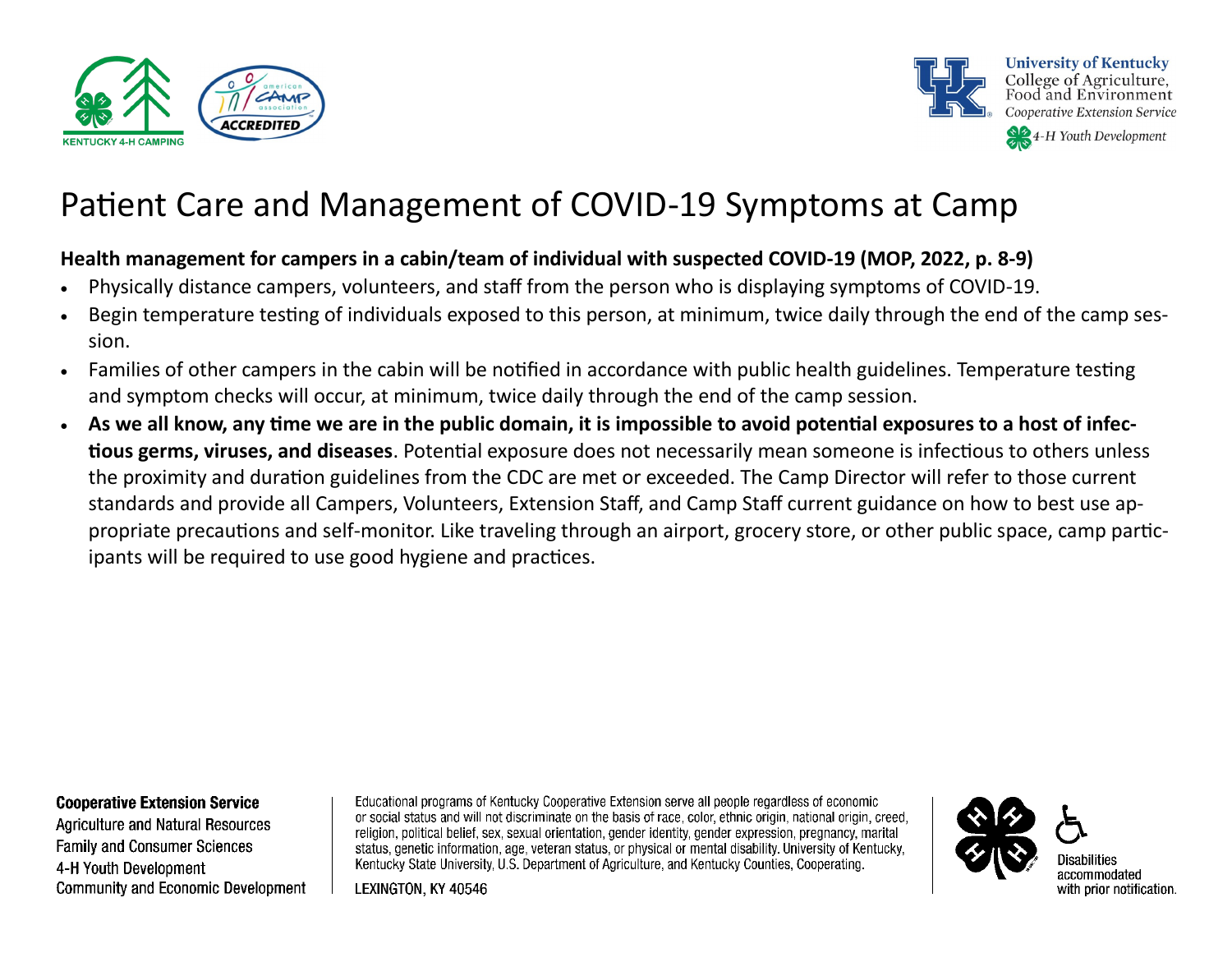



### **Health management of volunteers (camper supervisors) who have been in contact with an individual with suspected COVID-19**

- Volunteers will continue constant hand washing, hand sanitizing, and hygiene.
- Initiate twice daily monitoring of temperature and symptom checks by the HCP. Hand and surface washing combined with physical distancing are critical to containment.
- The Camp Director and County Extension Agents will collect information regarding potential exposure, including length of time, proximity, and any physical contact in case contact tracing is required.
- If it is determined that a volunteer is potentially infected, removal of the volunteers from camp will occur. The volunteers may not return to camp for the remainder of the session. To ensure appropriate camper supervision ratios, a replacement volunteer will be secured by the County Extension Agent.

#### **Cooperative Extension Service**

Agriculture and Natural Resources **Family and Consumer Sciences** 4-H Youth Development **Community and Economic Development** 

Educational programs of Kentucky Cooperative Extension serve all people regardless of economic or social status and will not discriminate on the basis of race, color, ethnic origin, national origin, creed, religion, political belief, sex, sexual orientation, gender identity, gender expression, pregnancy, marital status, genetic information, age, veteran status, or physical or mental disability. University of Kentucky, Kentucky State University, U.S. Department of Agriculture, and Kentucky Counties, Cooperating.

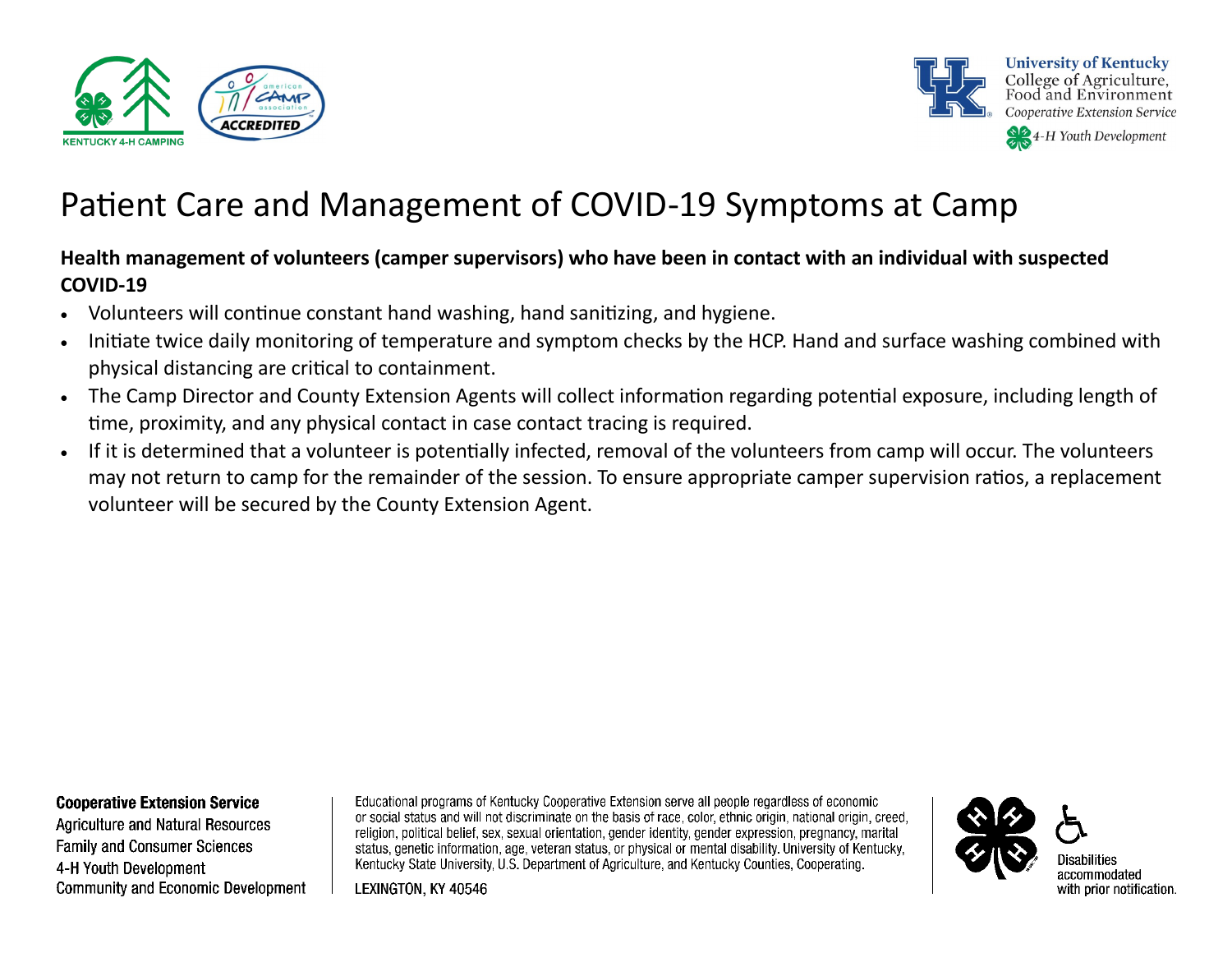



### **Health management of extension staff who have been in contact with an individual with suspected COVID-19**

- Extension staff will continue frequent hand washing, hand sanitizing, and hygiene.
- Initiate twice daily monitoring of temperature and symptom checks by the HCP. Hand and surface washing combined with physical distancing are critical to containment.
- The Area Extension Director will be notified and will collect information regarding potential exposure, including length of time, proximity, and any physical contact. This information will be shared with the University of Kentucky HealthCorps.
- If it is determined that an employee is potentially infected, removal of the extension staff from camp will occur. The employee may not return to work until they have quarantined consistent with current CDC and University HealthCorps guidance and are no longer symptomatic.
- Extension staff who have had close contact with a person who tests positive for COVID-19 will follow CDC, University HealthCorps, and local health department guidelines regarding isolation. Such staff must isolate at home.

#### **Cooperative Extension Service**

Agriculture and Natural Resources **Family and Consumer Sciences** 4-H Youth Development **Community and Economic Development** 

Educational programs of Kentucky Cooperative Extension serve all people regardless of economic or social status and will not discriminate on the basis of race, color, ethnic origin, national origin, creed, religion, political belief, sex, sexual orientation, gender identity, gender expression, pregnancy, marital status, genetic information, age, veteran status, or physical or mental disability. University of Kentucky, Kentucky State University, U.S. Department of Agriculture, and Kentucky Counties, Cooperating.